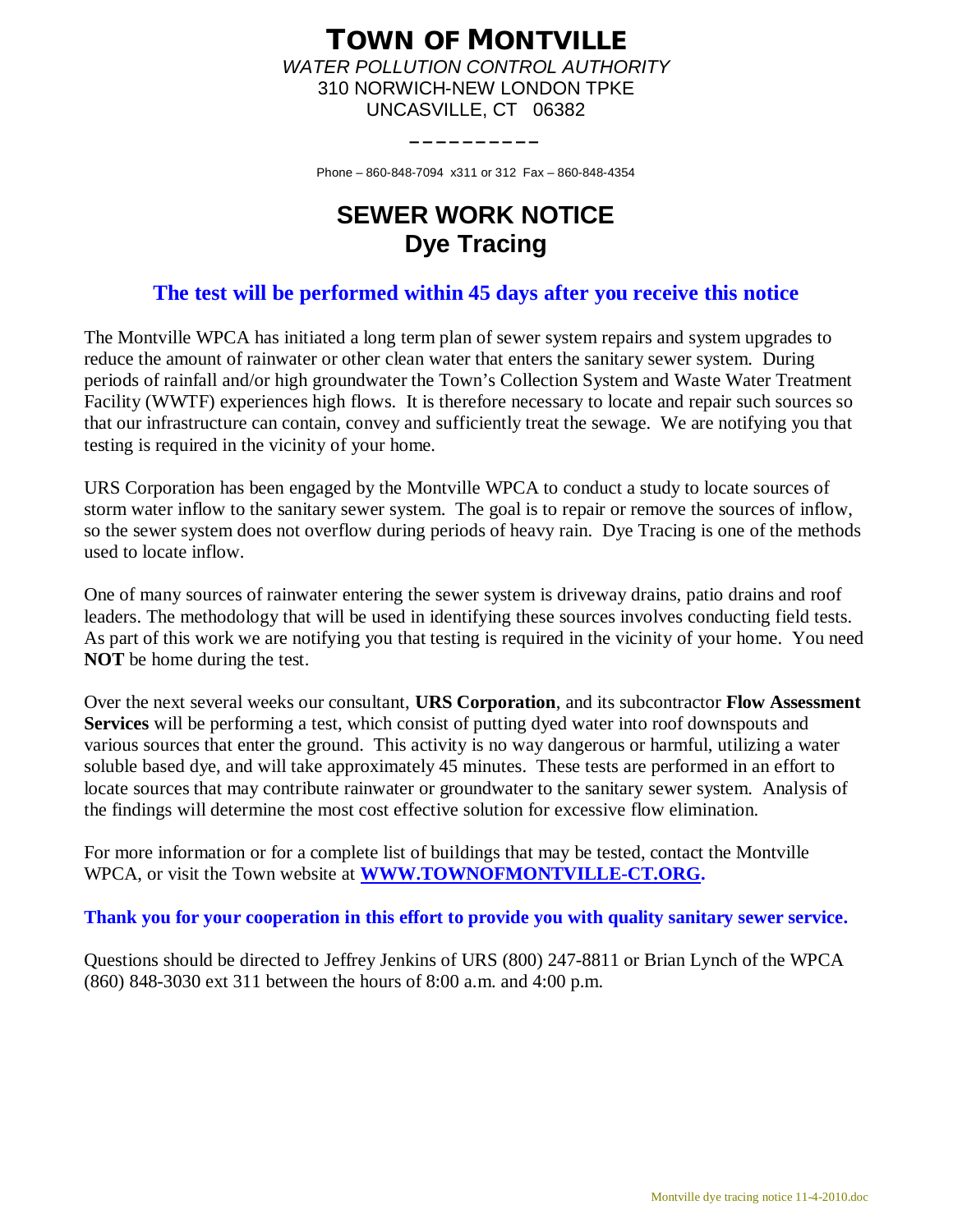| Building# | <b>Street Name</b>      | Town                 |
|-----------|-------------------------|----------------------|
| 12        | Adamo Ave               | Oakdale, CT 06370    |
| 4         | Allen Dr                | Uncasville, CT 06382 |
| 8         | Allen Dr                | Uncasville, CT 06382 |
| 11        | Allen Dr                | Uncasville, CT 06382 |
| 12        | Allen Dr                | Uncasville, CT 06382 |
| 15        | Allen Dr                | Uncasville, CT 06382 |
| 44        | Allen Dr                | Uncasville, CT 06382 |
| 48        | Allen Dr                | Uncasville, CT 06382 |
| 60        | Allen Dr                | Uncasville, CT 06382 |
| 5         | Amanda Ct               | Uncasville, CT 06382 |
| 16        | Amanda Ct               | Uncasville, CT 06382 |
| 28        | Anderson La             | Oakdale, CT 06370    |
| 9         | Azalea La               | Uncasville, CT 06382 |
| 4         | <b>Baseview Ct</b>      | Uncasville, CT 06382 |
| 7         | <b>Baseview Ct</b>      | Uncasville, CT 06382 |
| 8         | <b>Baseview Ct</b>      | Uncasville, CT 06382 |
| 11        | <b>Baseview Ct</b>      | Uncasville, CT 06382 |
| 8         | Bayberry La             | Uncasville, CT 06382 |
| 16        | Bayberry La             | Uncasville, CT 06382 |
| 19        | Bayberry La             | Uncasville, CT 06382 |
| 12        | Beechwood Rd            | Oakdale, CT 06370    |
| 16        | Beechwood Rd            | Oakdale, CT 06370    |
| 19        | Beechwood Rd            | Oakdale, CT 06370    |
| 54        | Beechwood Rd            | Oakdale, CT 06370    |
| 78        | Beechwood Rd            | Oakdale, CT 06370    |
| 4         | Benway Ct               | Uncasville, CT 06382 |
| 4         | Bonville Dr             | Uncasville, CT 06382 |
| 12        | Bonville Dr             | Uncasville, CT 06382 |
| 3         | <b>Brewster St</b>      | Uncasville, CT 06382 |
| 15        | <b>Brewster St</b>      | Uncasville, CT 06382 |
| 417       | Chapel Hill Rd          | Oakdale, CT 06370    |
| 63        | Chesterfield Rd         | Oakdale, CT 06370    |
| 204       | Chesterfield Rd         | Oakdale, CT 06370    |
| 495       | Chesterfield Rd         | Oakdale, CT 06370    |
| 505       | Chesterfield Rd         | Oakdale, CT 06370    |
| 517       | Chesterfield Rd         | Oakdale, CT 06370    |
| 521       | Chesterfield Rd         | Oakdale, CT 06370    |
| 66        | Connecticut Blvd        | Oakdale, CT 06370    |
| 67        | Connecticut Blvd        | Oakdale, CT 06370    |
| 89        | <b>Connecticut Blvd</b> | Oakdale, CT 06370    |
| 98        | Connecticut Blvd        | Oakdale, CT 06370    |
| 115       | Connecticut Blvd        | Oakdale, CT 06370    |
| 124       | Connecticut Blvd        | Oakdale, CT 06370    |
| 24        | Cook Rd                 | Uncasville, CT 06382 |
| 31        | Cook Rd                 | Uncasville, CT 06382 |
| 41        | Cook Rd                 | Uncasville, CT 06382 |
| 63        | Cottonwood La           | Uncasville, CT 06382 |
| 71        | Cottonwood La           | Uncasville, CT 06382 |
| 111       | Cottonwood La           | Uncasville, CT 06382 |
| 140       | Cottonwood La           | Uncasville, CT 06382 |
| 147       | Cottonwood La           | Uncasville, CT 06382 |
| 156       | Cottonwood La           | Uncasville, CT 06382 |
| 4         | Depot Rd                | Uncasville, CT 06382 |
| 33        | Depot Rd                | Uncasville, CT 06382 |
| 8         | Dock Rd                 | Uncasville, CT 06382 |
| 36        | Dock Rd                 | Uncasville, CT 06382 |
| 15        | <b>Edward Rd</b>        | Uncasville, CT 06382 |
|           |                         |                      |

**Montville Dye Trace List - Roof Leaders / Area Drains**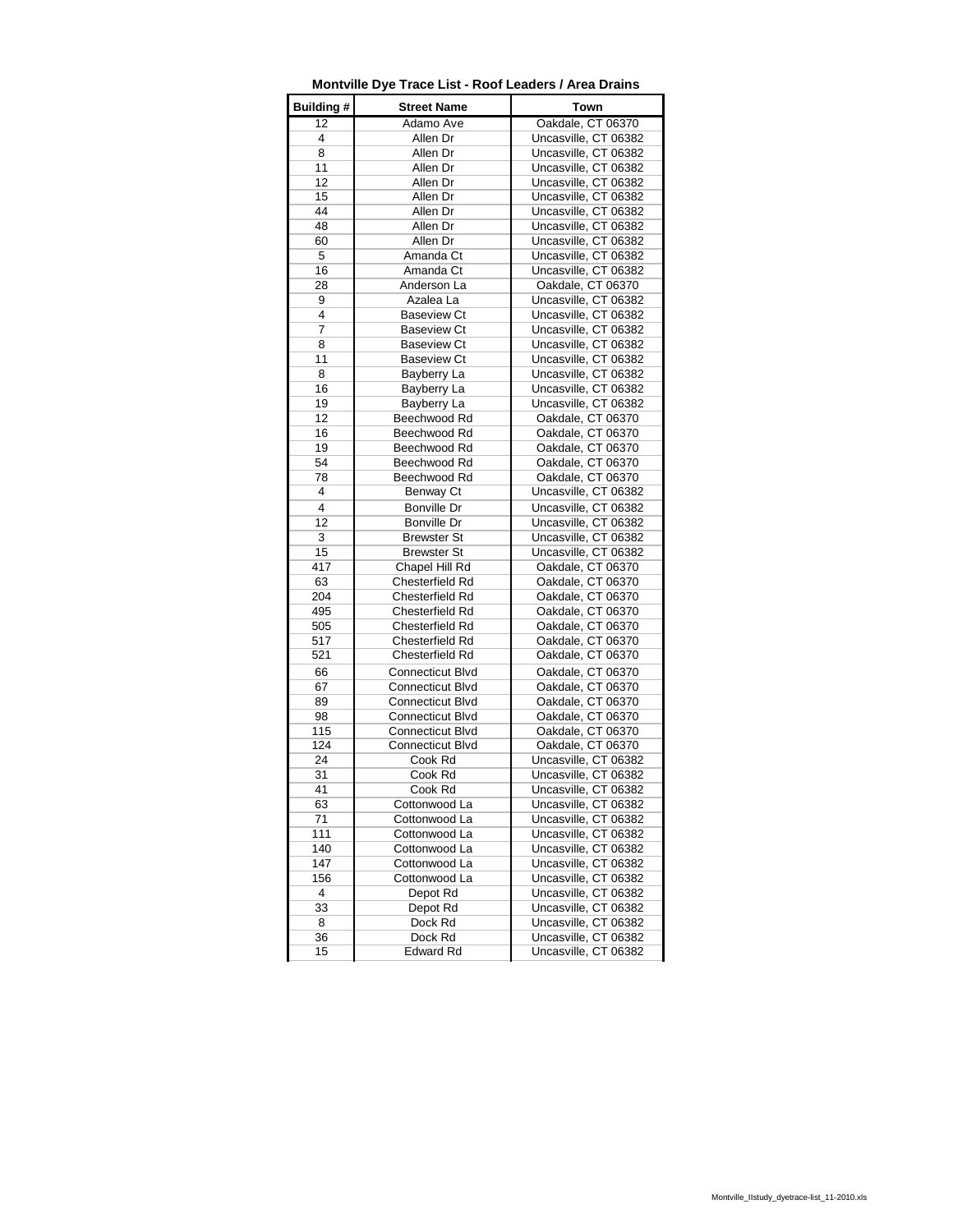| Building#      | <b>Street Name</b>   | Town                 |
|----------------|----------------------|----------------------|
| $\overline{7}$ | Evergreen La         | Oakdale, CT 06370    |
| 15             | Evergreen La         | Oakdale, CT 06370    |
| 17             | Evergreen La         | Oakdale, CT 06370    |
|                |                      |                      |
| 28             | <b>Fielding Terr</b> | Uncasville, CT 06382 |
| 36             | <b>Fielding Terr</b> | Uncasville, CT 06382 |
| 37             | <b>Fielding Terr</b> | Uncasville, CT 06382 |
| 43             | <b>Fielding Terr</b> | Uncasville, CT 06382 |
| 48             | <b>Fielding Terr</b> | Uncasville, CT 06382 |
| 52             | <b>Fielding Terr</b> | Uncasville, CT 06382 |
| 60             | <b>Fielding Terr</b> | Uncasville, CT 06382 |
| 97             | Georgia Rd           | Oakdale, CT 06370    |
| 59             | Glendale Rd          | Oakdale, CT 06370    |
| 76             | Glendale Rd          | Oakdale, CT 06370    |
| 18             | Haley Rd             | Uncasville, CT 06382 |
|                |                      |                      |
| 29             | Haley Rd             | Uncasville, CT 06382 |
| 46             | Haley Rd             | Uncasville, CT 06382 |
| 51             | Haley Rd             | Uncasville, CT 06382 |
| 71             | Haley Rd             | Uncasville, CT 06382 |
| 49             | Hewitt Dr            | Uncasville, CT 06382 |
| 8              | Hickory Dr           | Oakdale, CT 06370    |
| 19             | Hickory Dr           | Oakdale, CT 06370    |
| 28             | <b>Hickory Dr</b>    | Oakdale, CT 06370    |
| 6              | Hunters Run          |                      |
|                |                      | Oakdale, CT 06370    |
| 14             | Hunters Run          | Oakdale, CT 06370    |
| 19             | Hunters Run          | Oakdale, CT 06370    |
| 35             | Hunters Run          | Oakdale, CT 06370    |
| 11             | Indiana Cir          | Oakdale, CT 06370    |
| 30             | Indiana Cir          | Oakdale, CT 06370    |
| 37             | Joy La               | Uncasville, CT 06382 |
| 7              | Jerome Rd            | Uncasville, CT 06382 |
| 16             | Jerome Rd            | Uncasville, CT 06382 |
| 20             | Jerome Rd            | Uncasville, CT 06382 |
| 24             | Jerome Rd            | Uncasville, CT 06382 |
|                | Jerome Rd            |                      |
| 32             |                      | Uncasville, CT 06382 |
| 42             | Jerome Rd            | Uncasville, CT 06382 |
| 44             | Jerome Rd            | Uncasville, CT 06382 |
| 46             | Jerome Rd            | Uncasville, CT 06382 |
| 48             | Jerome Rd            | Uncasville, CT 06382 |
| 49             | Jerome Rd            | Uncasville, CT 06382 |
| 86             | Jerome Rd            | Uncasville, CT 06382 |
| 93             | Jerome Rd            | Uncasville, CT 06382 |
| 94             | Jerome Rd            | Uncasville, CT 06382 |
| 119            | Jerome Rd            | Uncasville, CT 06382 |
| 15             | John W Luty Ct       | Oakdale, CT 06370    |
| 49             | John W Luty Ct       | Oakdale, CT 06370    |
|                |                      |                      |
| 8              | Kileen Rd            | Uncasville, CT 06382 |
| 10             | Taddei Ct            | Oakdale, CT 06370    |
| 15             | Taddei Ct            | Oakdale, CT 06370    |
| 4              | Lathrop Rd           | Uncasville, CT 06382 |
| 12             | Lathrop Rd           | Uncasville, CT 06382 |
| 42             | Lathrop Rd           | Uncasville, CT 06382 |
| 57             | Lathrop Rd           | Uncasville, CT 06382 |
| 73             | Lathrop Rd           | Uncasville, CT 06382 |
| 15             | Laurel Dr            | Oakdale, CT 06370    |
| 40             | Laurel Dr            | Oakdale, CT 06370    |
| 46             | Maple Ave            | Uncasville, CT 06382 |
|                |                      |                      |
| 85             | Maple Ave            | Uncasville, CT 06382 |
| 93             | Maple Ave            | Uncasville, CT 06382 |
| 99             | Maple Ave            | Uncasville, CT 06382 |
| 109            | Maple Ave            | Uncasville, CT 06382 |
| 364            | Maple Ave            | Uncasville, CT 06382 |
| 392            | Maple Ave            | Uncasville, CT 06382 |
| 412            | Maple Ave            | Uncasville, CT 06382 |
| 430            | Maple Ave            | Uncasville, CT 06382 |
| 10             | Maple Ave Ext        | Uncasville, CT 06382 |
| 15             | Maple Ave Ext        | Uncasville, CT 06382 |
| 25             | Maple Ave Ext        | Uncasville, CT 06382 |
|                |                      |                      |
| 28             | Maple Ave Ext        | Uncasville, CT 06382 |

**Montville Dye Trace List - Roof Leaders / Area Drains**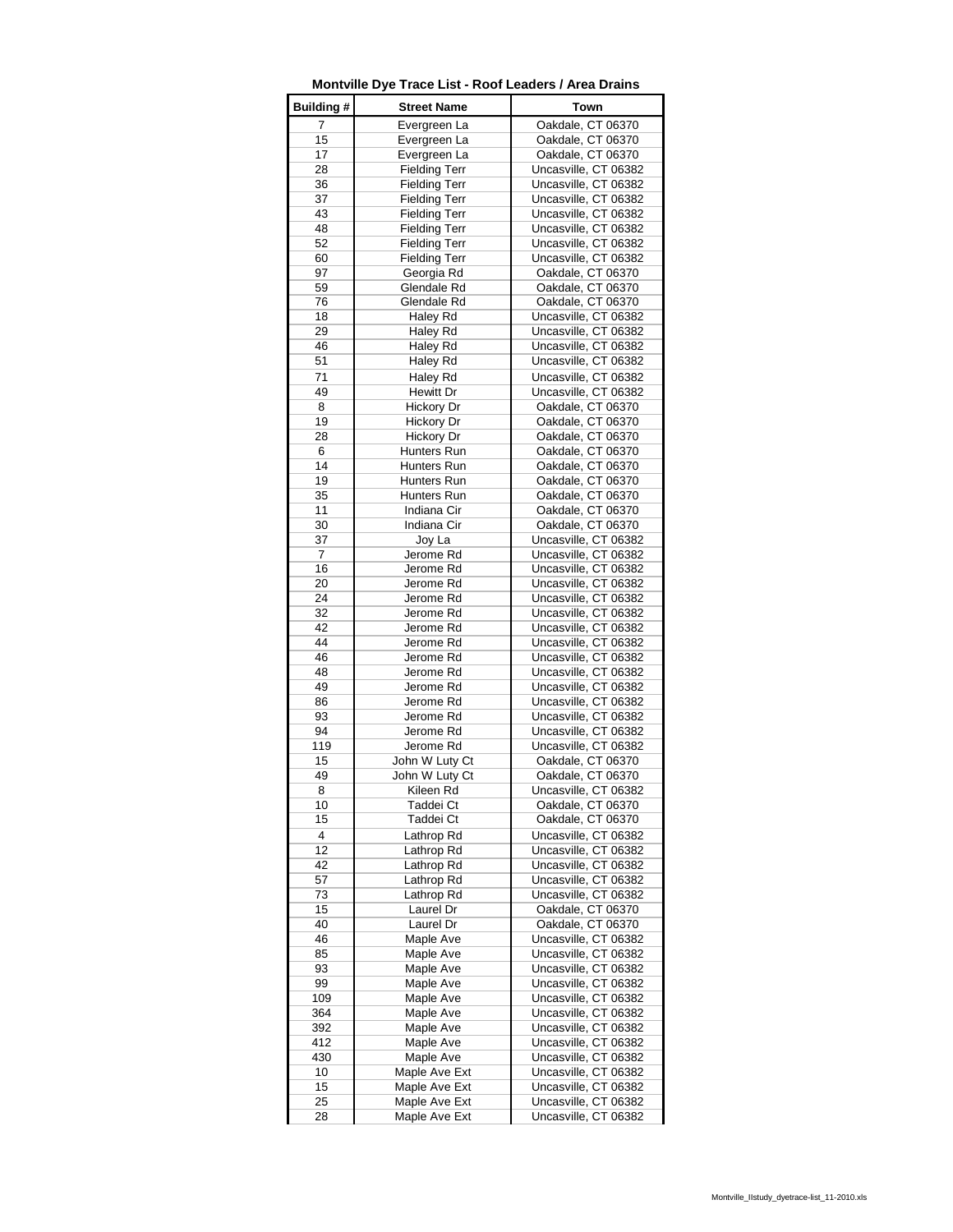| Building #     | <b>Street Name</b> | Town                 |
|----------------|--------------------|----------------------|
| 19             | Massachusetts Rd   | Oakdale, CT 06370    |
| 46             | Massachusetts Rd   | Oakdale, CT 06370    |
| 59             | Massachusetts Rd   | Oakdale, CT 06370    |
| 107            | Massachusetts Rd   | Oakdale, CT 06370    |
| 15             | Mayo Ave           | Oakdale, CT 06370    |
| 23             | Mayo Ave           | Oakdale, CT 06370    |
| 24             | Mayo Ave           | Oakdale, CT 06370    |
| 12             | Michigan Cir       | Oakdale, CT 06370    |
| 8              | Morgan St          | Uncasville, CT 06382 |
| 30             | Morgan St          | Uncasville, CT 06382 |
| $\overline{7}$ | Moxley Rd          | Uncasville, CT 06382 |
| 16             | Occum La           | Uncasville, CT 06382 |
| 19             | Occum La           | Uncasville, CT 06382 |
| 24             | Occum La           | Uncasville, CT 06382 |
| 36             | Occum La           | Uncasville, CT 06382 |
| 44             | Occum La           | Uncasville, CT 06382 |
| 751            | Old Colchester Rd  | Uncasville, CT 06382 |
| 752            | Old Colchester Rd  | Uncasville, CT 06382 |
| 755            | Old Colchester Rd  | Uncasville, CT 06382 |
| 769            | Old Colchester Rd  | Uncasville, CT 06382 |
| 785            | Old Colchester Rd  | Uncasville, CT 06382 |
| 801            | Old Colchester Rd  | Uncasville, CT 06382 |
| 1206           | Old Colchester Rd  | Uncasville, CT 06382 |
| 11             | Pequot Rd          | Uncasville, CT 06382 |

**Montville Dye Trace List - Roof Leaders / Area Drains**